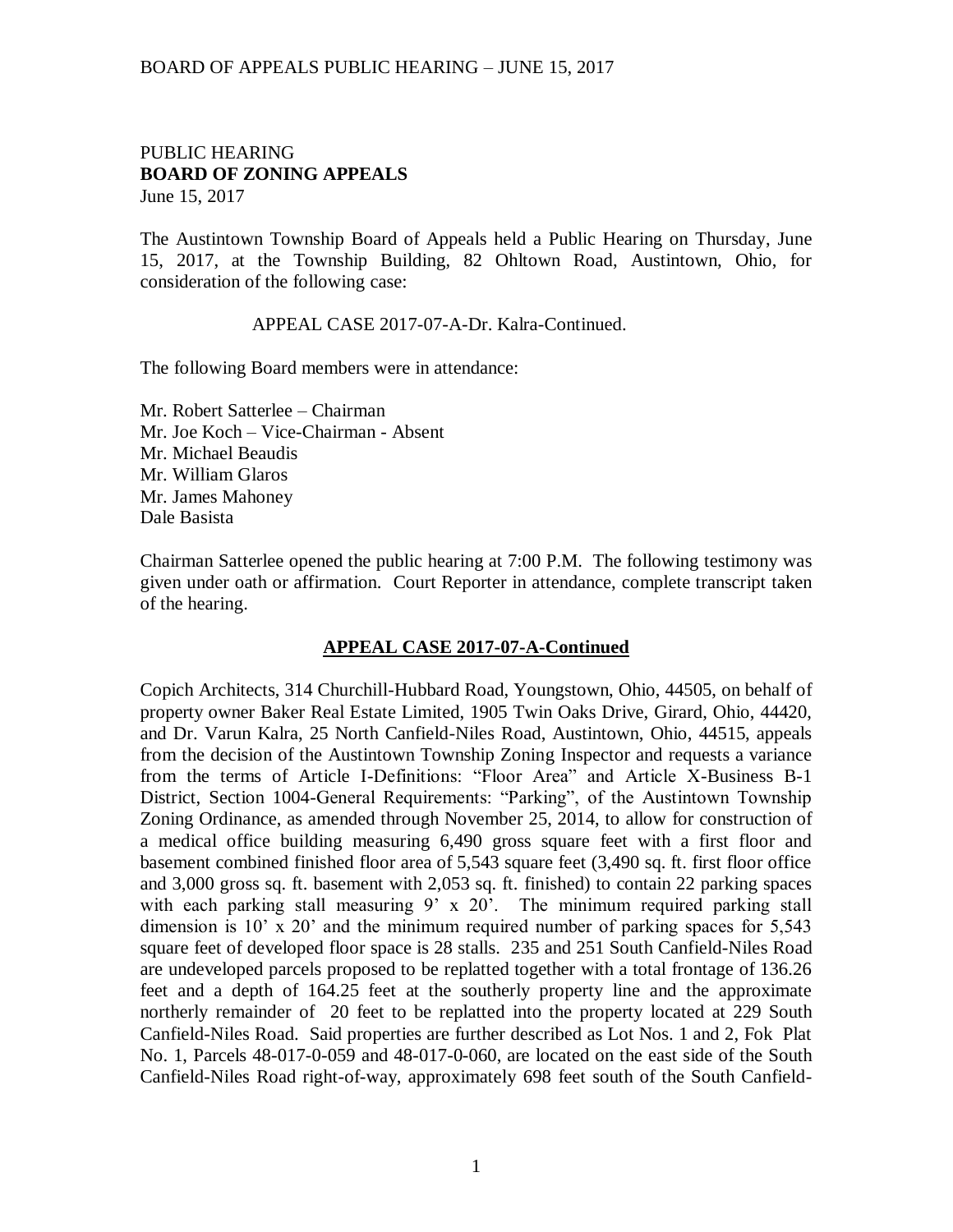## BOARD OF APPEALS PUBLIC HEARING – JUNE 15, 2017

Niles Road–Mahoning Avenue intersection; and are zoned as Business B-1 Districts in Austintown Township, Mahoning County, State of Ohio.

Mr. Satterlee stated the mailing list for case 2017-07-A will be incorporated into the case record.

Helen Copich, Copich Architects, 314 Churchill-Hubbard Road, Youngstown, Ohio, 44505, cited other codes in the State of Ohio that allow parking stalls to be nine feet wide that are perpendicular to turning lanes. She also cited Columbus and Howland Township parking requirements for medical facilities which are less than Austintown medical use parking requirements.

Mr. Satterlee requested updated numbers for building square footage and building dimensions. Ms. Copich reviewed the definition of "Floor Area" from Article One of the Zoning ordinance and stated the square footage from exterior wall to exterior wall is 3,496 for the first floor. The inside square footage of the first floor is 3,188 sq. ft. The inside finished area of the basement is 1,930 square feet. The total interior finished area is 5,118 feet, thus, requiring 25.59 parking stalls. Ms. Copich stated she is working with ODOT for access but waiting for the replat to be finalized. She referenced an alternate plan for access that will also have 22 parking stalls.

Mr. Satterlee summarized the request as being a reduction in both the number of stalls and the parking stall size. He stated 26 stalls are required based on the inside dimensions. Mr. Satterlee also expressed concern about future users of the building and their parking needs. Mr. Satterlee observed the unfinished basement was removed from the parking calculation. Ms. Copich stated there is no need for the unfinished basement but it is cheaper to construct a full basement than one with a crawl space. She also stating heating the building would be more efficient with a full basement. The vestibule and two storage areas were defined and marked as Exhibit "A" denoting the areas "X" out are for storage.

No one else in attendance to speak for the request.

No one in attendance to speak against the request.

**2017-07-A-Karla-Continued**: Motion by Mr. Beaudis to reduce the parking stall size to 9' x 20' and reduce the parking stall count to 22 with the stipulation the two lots are platted into a single lot and ingress/egress and storm water management are approved by ODOT. The site will require 22 stalls regardless of ODOT requirements.

Mr. Satterlee stated for the record that South Canfield-Niles Road is a dedicated improved right-of-way under the jurisdiction of the Ohio Department of Transportation for public maintenance. Storm water management is subject to Township and ODOT approval. Ingress and egress is subject to ODOT review and approval. Without this you do not get your variance.

Seconded by Mr. Mahoney.